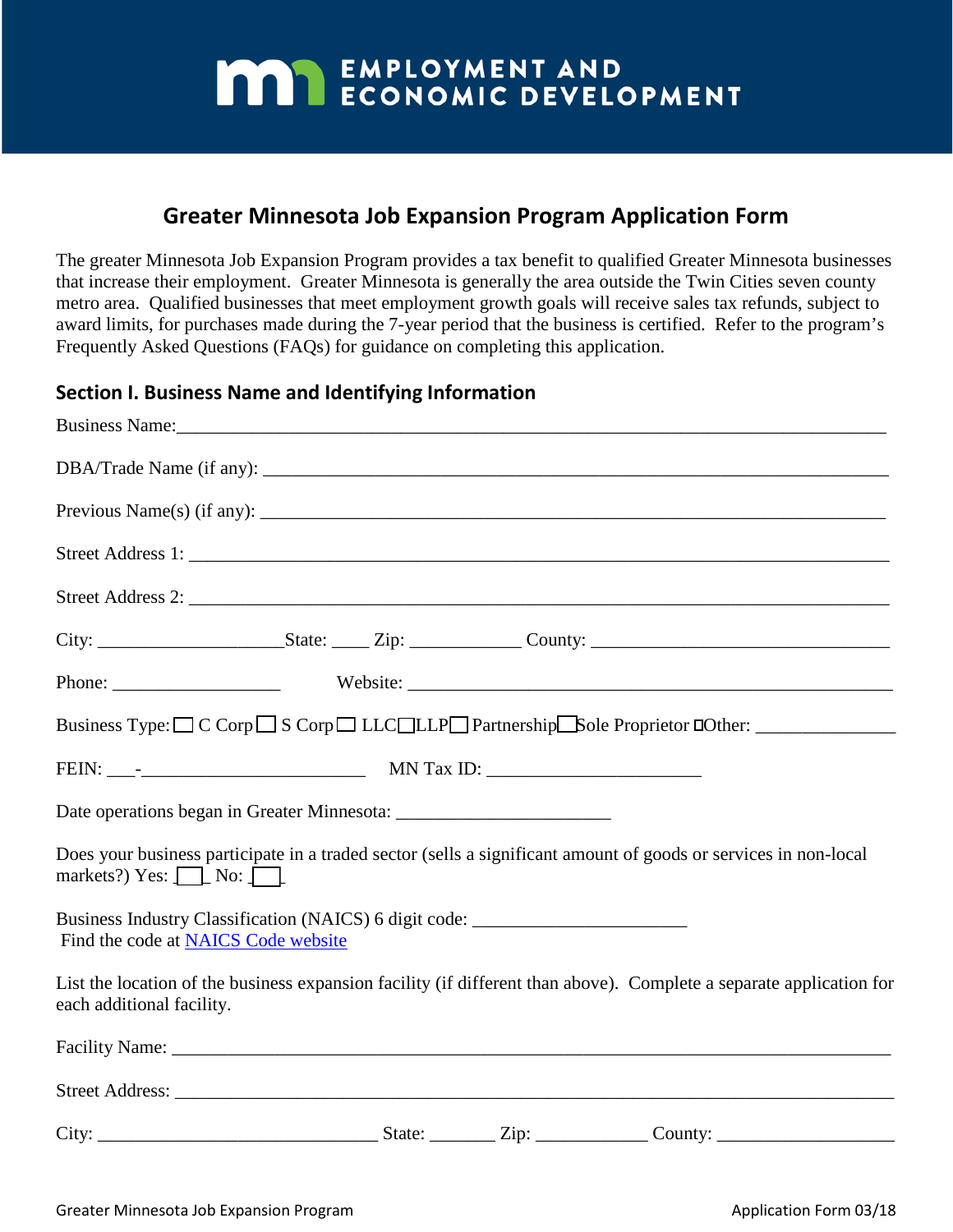### **Section II. Authorized Business Representative Information**

| Name: First: | Last:<br>M.I.:        | Title: |
|--------------|-----------------------|--------|
| Phone:       | <b>Email Address:</b> |        |

### **Section III. Projections**

#### **1. Projected Taxable Purchases**

Please enter the projected purchases subjected to sales tax at the business expansion facility for the 7 year certification period for which you are applying.

**Annual Projected Purchases Subject to Sales Tax (7-Year Period)**

| 2022: \$<br>$2023:$ \$<br>2024: \$ |
|------------------------------------|
|                                    |
|                                    |
|                                    |
| 2025: \$                           |
| 2026: \$                           |
|                                    |
| $2028:$ \$                         |
| 2029: \$                           |
| $2030:$ \$                         |
| $2031:$ \$                         |
|                                    |

### **Total: \$\_\_\_\_\_\_\_\_\_\_\_\_**

#### **2. Requested Amount**

Use the following formula to determine potential award amount of the expansion.

 $\frac{\sqrt{3}}{2}$   $\frac{X}{2}$   $\frac{9}{2}$  = \$

### **Total Expenditures X Sales Tax Rate = Requested Amount**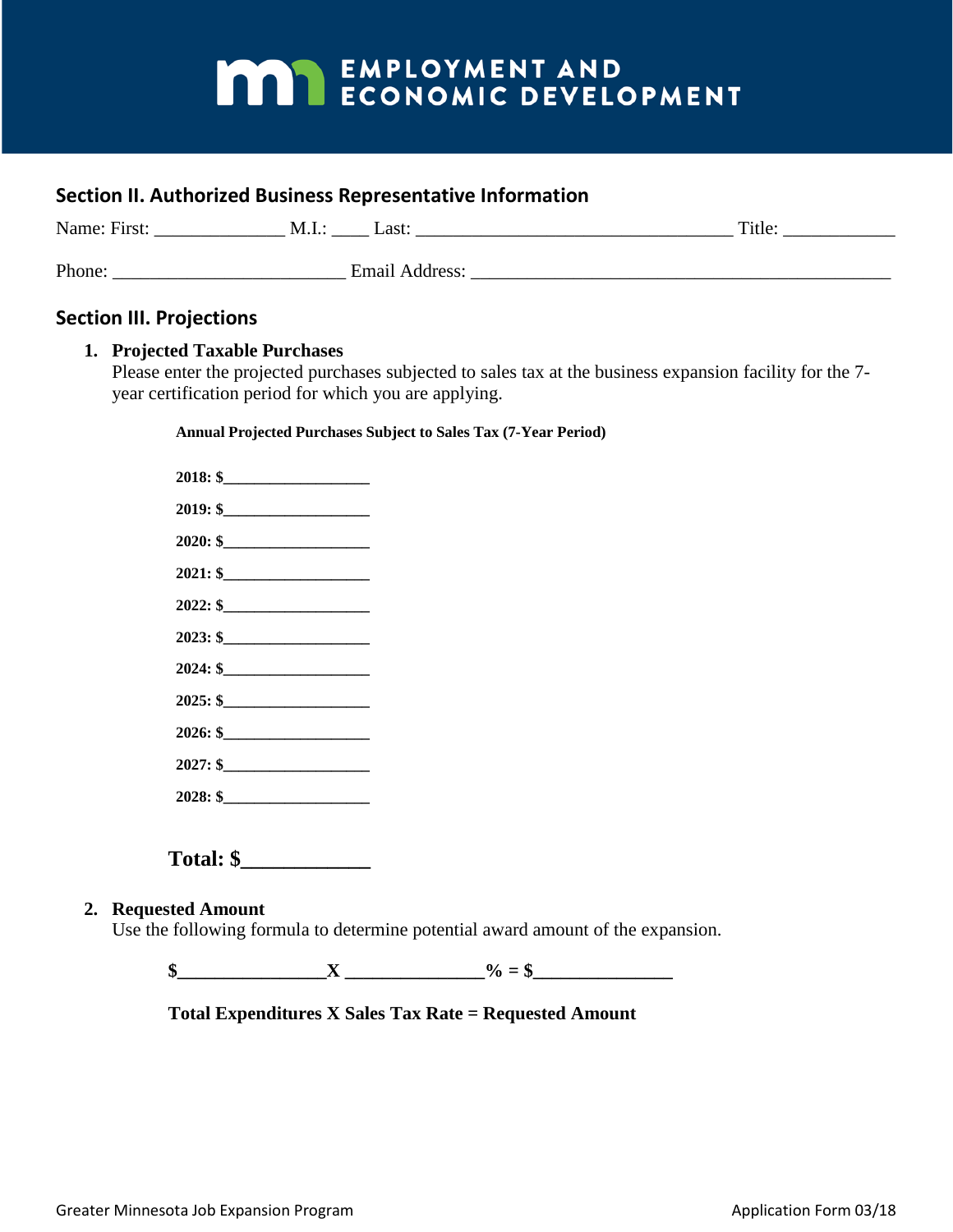### **3. Planned Capital Expenditures**

Please enter the information below indicating the estimated dollar amount of real property improvements (building/land, not including acquisition) and capital equipment expenditures (machinery/equipment) for the first three years for which you are applying:

### **Building/Land Expenditures (not including acquisition)**

|  | $2022:$ \$ |
|--|------------|
|  | $2023:$ \$ |
|  | $2024:$ \$ |

### **Machinery/Equipment Expenditures**

|            | $2021:$ \$ |
|------------|------------|
|            | $2022:$ \$ |
|            | $2023:$ \$ |
| $2024:$ \$ |            |

### **4. Planned Capital Expenditures Explanation**

Provide a brief overview of any planned capital expenditures for the first three years at the business expansion facility:

\_\_\_\_\_\_\_\_\_\_\_\_\_\_\_\_\_\_\_\_\_\_\_\_\_\_\_\_\_\_\_\_\_\_\_\_\_\_\_\_\_\_\_\_\_\_\_\_\_\_\_\_\_\_\_\_\_\_\_\_\_\_\_\_\_\_\_\_\_\_\_\_\_\_\_\_\_\_\_\_\_\_\_\_ \_\_\_\_\_\_\_\_\_\_\_\_\_\_\_\_\_\_\_\_\_\_\_\_\_\_\_\_\_\_\_\_\_\_\_\_\_\_\_\_\_\_\_\_\_\_\_\_\_\_\_\_\_\_\_\_\_\_\_\_\_\_\_\_\_\_\_\_\_\_\_\_\_\_\_\_\_\_\_\_\_\_\_\_ \_\_\_\_\_\_\_\_\_\_\_\_\_\_\_\_\_\_\_\_\_\_\_\_\_\_\_\_\_\_\_\_\_\_\_\_\_\_\_\_\_\_\_\_\_\_\_\_\_\_\_\_\_\_\_\_\_\_\_\_\_\_\_\_\_\_\_\_\_\_\_\_\_\_\_\_\_\_\_\_\_\_\_\_ \_\_\_\_\_\_\_\_\_\_\_\_\_\_\_\_\_\_\_\_\_\_\_\_\_\_\_\_\_\_\_\_\_\_\_\_\_\_\_\_\_\_\_\_\_\_\_\_\_\_\_\_\_\_\_\_\_\_\_\_\_\_\_\_\_\_\_\_\_\_\_\_\_\_\_\_\_\_\_\_\_\_\_\_

### **Section IV. Qualification Information**

#### **1. Please list ALL positions at the facility.**

Please note, if you have more than 10 positions, DEED has developed an excel spreadsheet for this question. The supplemental spreadsheet can be found on the "Apply" tab of the [Greater MN Job](https://mn.gov/deed/business/financing-business/tax-credits/greater-mn-job-expansion/) [Expansion Program Overview.](https://mn.gov/deed/business/financing-business/tax-credits/greater-mn-job-expansion/)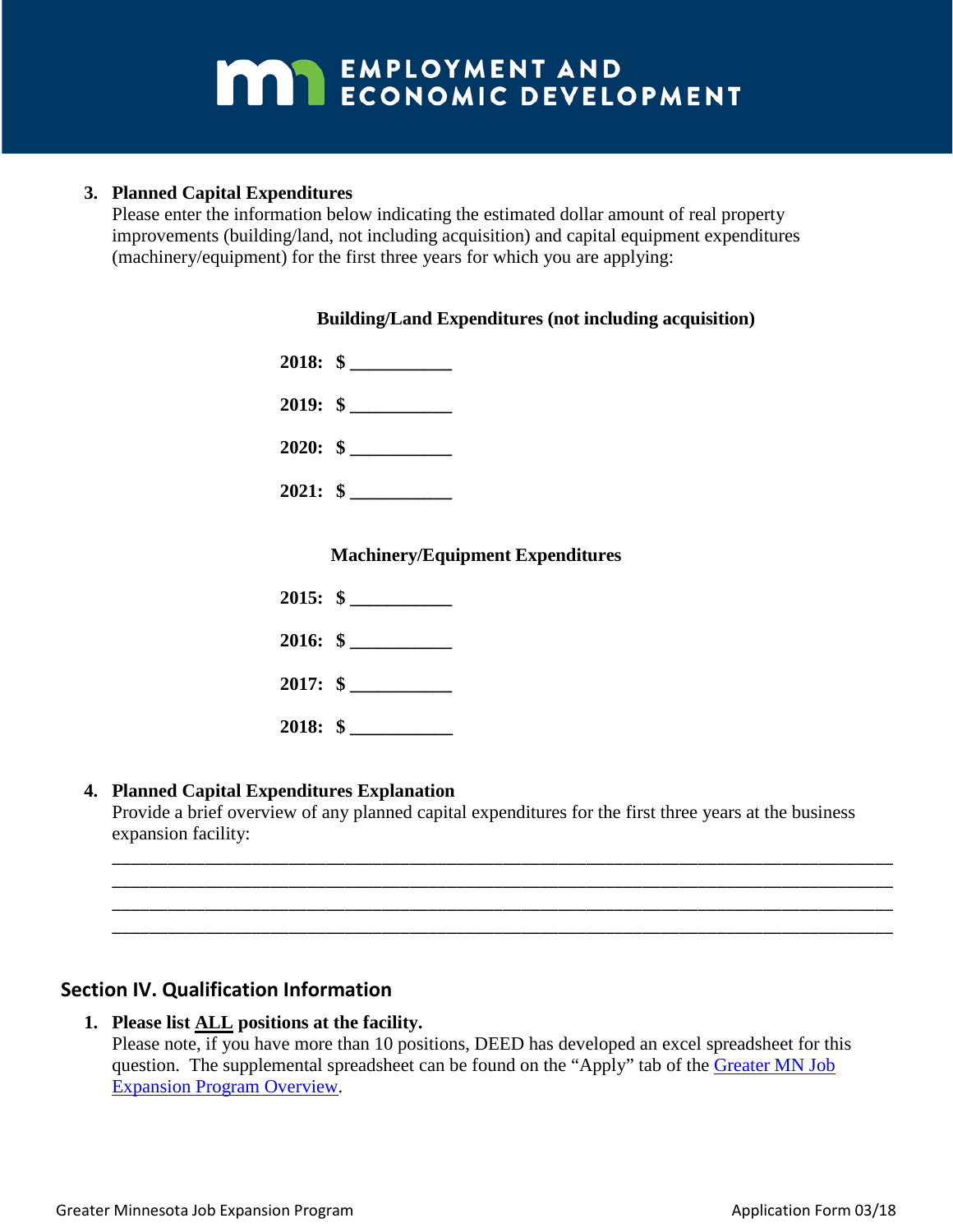| Job Title | Date of Hire | Lowest Hourly<br>Wage for this<br>Position | <b>Hourly Value</b><br>of Non-<br>Mandatory<br>Benefits | <b>Total Hourly</b><br>Compensation<br>of Lowest Paid<br>Position | <b>Total Hours</b><br>Paid in the<br>Last 12<br>Months |
|-----------|--------------|--------------------------------------------|---------------------------------------------------------|-------------------------------------------------------------------|--------------------------------------------------------|
|           |              |                                            |                                                         |                                                                   |                                                        |
|           |              |                                            |                                                         |                                                                   |                                                        |
|           |              |                                            |                                                         |                                                                   |                                                        |
|           |              |                                            |                                                         |                                                                   |                                                        |
|           |              |                                            |                                                         |                                                                   |                                                        |
|           |              |                                            |                                                         |                                                                   |                                                        |

#### **2. Current Employment Status at the Business Expansion Facility**

- a. Current number of Full Time Equivalent\* (FTE) employees in the State of Minnesota:
- b. Current number of Full Time Equivalent (FTE) employees: \_\_\_\_\_\_\_\_\_\_\_\_\_\_\_\_\_\_\_\_\_\_\_\_\_\_\_\_\_\_\_\_\_
- c. Number of FTEs to be created at the facility within three years: \_\_\_\_\_\_\_\_\_\_\_\_\_\_\_\_\_\_\_\_\_\_\_\_\_\_\_\_\_
- d. Total Number of FTEs to exist at the facility within three years: \_\_\_\_\_\_\_\_\_\_\_
- e. Does the company's expansion plans include any employee relocations? Yes:  $\Box$  No:
- f. Attach the most recent payroll register for business expansion facility. If there are currently no employees, attach a statement attesting to the lack of payroll and equipment.

*\*"FTE" means one or a combination of employees that work 2080 hours in one 12-month period. These employees must be direct employees and for whom the business is required to pay social security, unemployment insurance and worker's compensation. Student workers, interns, contracted or temporary employees are not included in calculating the FTE numbers.*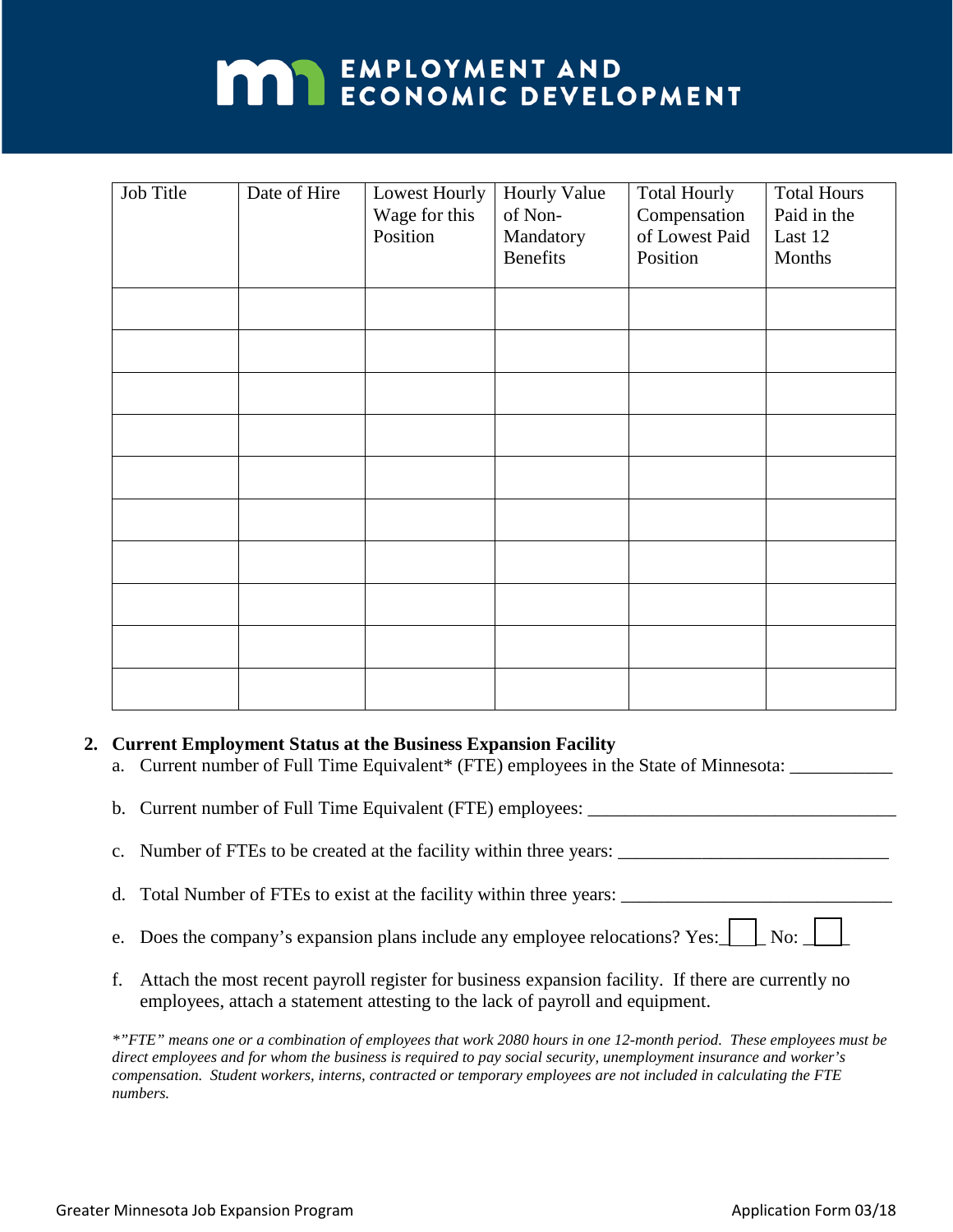#### **3. Payroll Information**

a. Compensation\* of lowest paid current employee at the business expansion facility:

\$\_\_\_\_\_\_per/hr

b. Anticipated average compensation\* of new employees at the business expansion facility:

\$\_\_\_\_\_\_per/hr

\**compensation includes cash wages and benefits not mandated by law*

*Please note the business is required to pay all of their employees at the business expansion facility at least 120% of the federal poverty guideline for the year for a family of four before seeking a sales tax refund. For 2021, 120% of the federal poverty level for a family of four is \$31,800 per year, or \$15.29 per hour based on a 2080 hour work year. This rate is adjusted annually and must be met for the 7-year certification period.* 

#### **4. Type of Business**

Describe the primary business activity at the business expansion facility:

#### **5. Other Assistance**

List and provide amount of other financial assistance and location in which the business has received within the last five years or expects to receive related to this expansion from state or local governments, such as tax credits, loans, grants, tax increment financing, and tax abatements:

\_\_\_\_\_\_\_\_\_\_\_\_\_\_\_\_\_\_\_\_\_\_\_\_\_\_\_\_\_\_\_\_\_\_\_\_\_\_\_\_\_\_\_\_\_\_\_\_\_\_\_\_\_\_\_\_\_\_\_\_\_\_\_\_\_\_\_\_\_\_\_\_\_\_\_\_\_\_\_\_\_\_\_\_ \_\_\_\_\_\_\_\_\_\_\_\_\_\_\_\_\_\_\_\_\_\_\_\_\_\_\_\_\_\_\_\_\_\_\_\_\_\_\_\_\_\_\_\_\_\_\_\_\_\_\_\_\_\_\_\_\_\_\_\_\_\_\_\_\_\_\_\_\_\_\_\_\_\_\_\_\_\_\_\_\_\_\_\_ \_\_\_\_\_\_\_\_\_\_\_\_\_\_\_\_\_\_\_\_\_\_\_\_\_\_\_\_\_\_\_\_\_\_\_\_\_\_\_\_\_\_\_\_\_\_\_\_\_\_\_\_\_\_\_\_\_\_\_\_\_\_\_\_\_\_\_\_\_\_\_\_\_\_\_\_\_\_\_\_\_\_\_\_ \_\_\_\_\_\_\_\_\_\_\_\_\_\_\_\_\_\_\_\_\_\_\_\_\_\_\_\_\_\_\_\_\_\_\_\_\_\_\_\_\_\_\_\_\_\_\_\_\_\_\_\_\_\_\_\_\_\_\_\_\_\_\_\_\_\_\_\_\_\_\_\_\_\_\_\_\_\_\_\_\_\_\_\_

\_\_\_\_\_\_\_\_\_\_\_\_\_\_\_\_\_\_\_\_\_\_\_\_\_\_\_\_\_\_\_\_\_\_\_\_\_\_\_\_\_\_\_\_\_\_\_\_\_\_\_\_\_\_\_\_\_\_\_\_\_\_\_\_\_\_\_\_\_\_\_\_\_\_\_\_\_\_\_\_\_\_\_\_ \_\_\_\_\_\_\_\_\_\_\_\_\_\_\_\_\_\_\_\_\_\_\_\_\_\_\_\_\_\_\_\_\_\_\_\_\_\_\_\_\_\_\_\_\_\_\_\_\_\_\_\_\_\_\_\_\_\_\_\_\_\_\_\_\_\_\_\_\_\_\_\_\_\_\_\_\_\_\_\_\_\_\_\_ \_\_\_\_\_\_\_\_\_\_\_\_\_\_\_\_\_\_\_\_\_\_\_\_\_\_\_\_\_\_\_\_\_\_\_\_\_\_\_\_\_\_\_\_\_\_\_\_\_\_\_\_\_\_\_\_\_\_\_\_\_\_\_\_\_\_\_\_\_\_\_\_\_\_\_\_\_\_\_\_\_\_\_\_ \_\_\_\_\_\_\_\_\_\_\_\_\_\_\_\_\_\_\_\_\_\_\_\_\_\_\_\_\_\_\_\_\_\_\_\_\_\_\_\_\_\_\_\_\_\_\_\_\_\_\_\_\_\_\_\_\_\_\_\_\_\_\_\_\_\_\_\_\_\_\_\_\_\_\_\_\_\_\_\_\_\_\_\_

| <b>Subsidy Grantor</b> | <b>Subsidy Amount</b> | Date Subsidy<br>Received/Will be<br>Received | Type of Subsidy | Location where<br>Subsidy<br>Received/Used |
|------------------------|-----------------------|----------------------------------------------|-----------------|--------------------------------------------|
|                        |                       |                                              |                 |                                            |
|                        |                       |                                              |                 |                                            |
|                        |                       |                                              |                 |                                            |
|                        |                       |                                              |                 |                                            |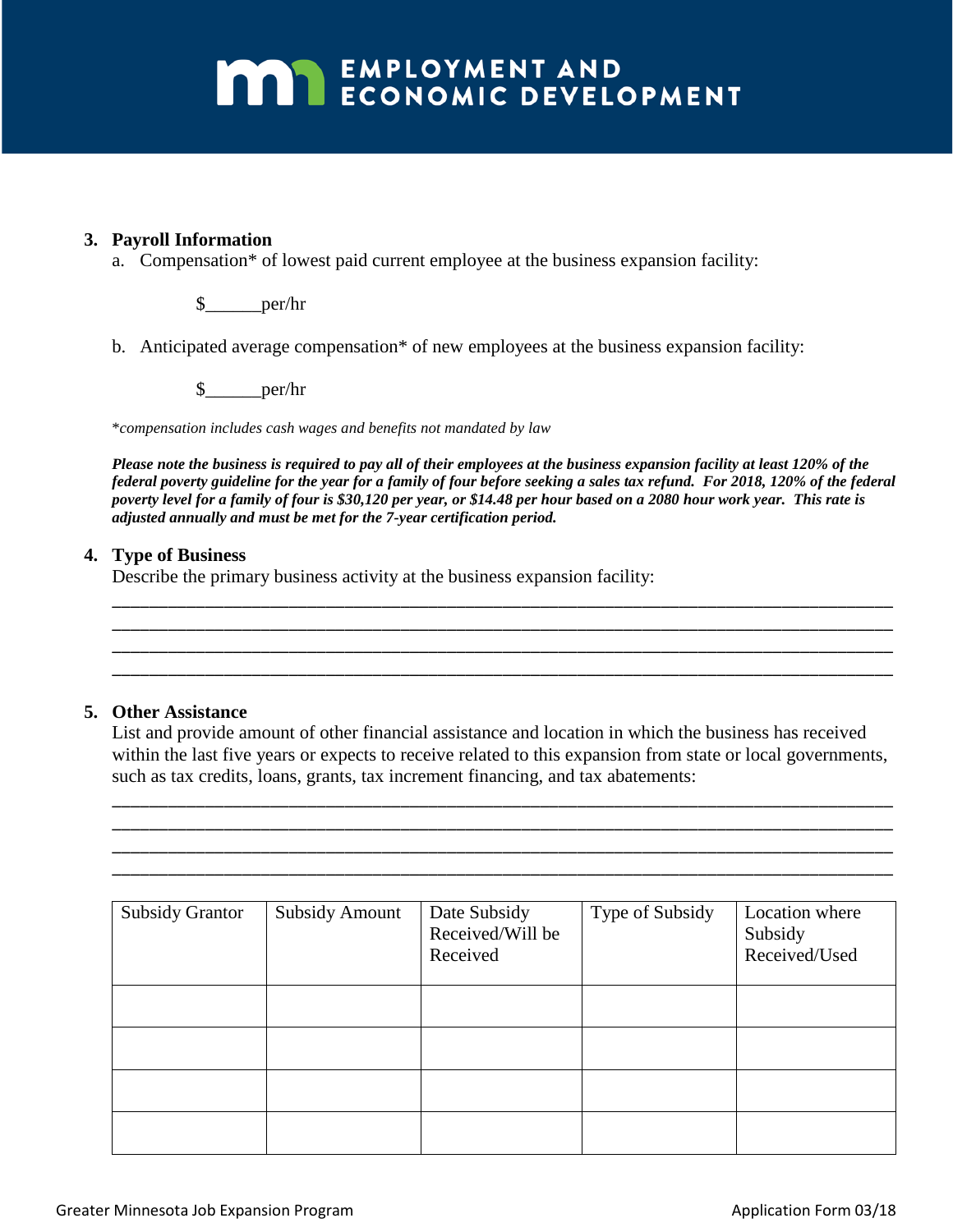### **Section V. Application Fee**

The application fee is \$500 or 3% of the award, whichever is greater, and is payable upon preliminary approval of this application. DEED will notify the business of the amount and when to submit the application fee.

### **Section V. Certifications Authorizations**

The undersigned:

- a. Has filed a copy of this application with (print name of official) \_\_\_\_\_\_\_\_\_\_\_\_\_\_\_\_\_\_\_\_, the chief clerical officer of the city in which the facility is located (or, if an agricultural processing facility outside a city's boundaries, the county's chief clerical officer), and
- b. Grants the State of Minnesota and its agents the right to contact any and all persons as the State may deem necessary to verify the accuracy or completeness of any and all Applicant Data, and
- c. Agrees to execute and deliver written authorization for the release of data or for any and all data privacy waivers reasonably required for the State to verify the accuracy or completeness of Application Data, and
- d. Acknowledges that it is aware it will be disqualified from any further consideration for financial assistance from the Greater Minnesota Job Expansion Program if any Applicant Data proves to have been false or misleading at the time it was made, and that the act of providing any such false Applicant Data may subject the business to the penalties provided in Minn. Stat. 609.645 (Fraudulent Statements).

### **Data Privacy Acknowledgement:**

**Tennessen Warning Notice:** We are requesting this data to determine if you are eligible for an award under the Greater Minnesota Job Expansion Program. You don't have to provide the information, but failure to do so will make it difficult to determine if you are eligible for an award. The data you provide is private and cannot be shared without your permission.

**Data Privacy Notice:** per MN Statutes 13.591, Subdivision 1, certain data provided in this application is private or non-public data; this includes financial information about the business, including credit reports, financial statements, net worth calculations, business plans; income and expense projections; balance sheets; customer lists; income tax returns; and design, market, and feasibility studies not paid for with public funds. Per MN Statutes 116J.401, Subd. 3., certain data provided in this application is private data; this includes data collected on individuals pursuant to the operation of the Greater Minnesota Job Expansion Program.

### **Business Certification:**

**Financial Assistance Certification:** I hereby certify that the Greater Minnesota Job Expansion Program is necessary to my business expand and that without the Greater Minnesota Job Expansion Program my business expansion project would not happen to the extent outlined in the Application. I certify that I will not count any existing positions or employees moved or relocated from another of Minnesota facility where my business conducts operations as full-time equivalent for the purposes of fulfilling requirements of the Greater Minnesota Job Expansion Program. I certify I will not terminate, lay-off, or reduce the working hours of an employee for the purpose of hiring an individual to fulfill the requirements of the Greater Minnesota Job Expansion Program.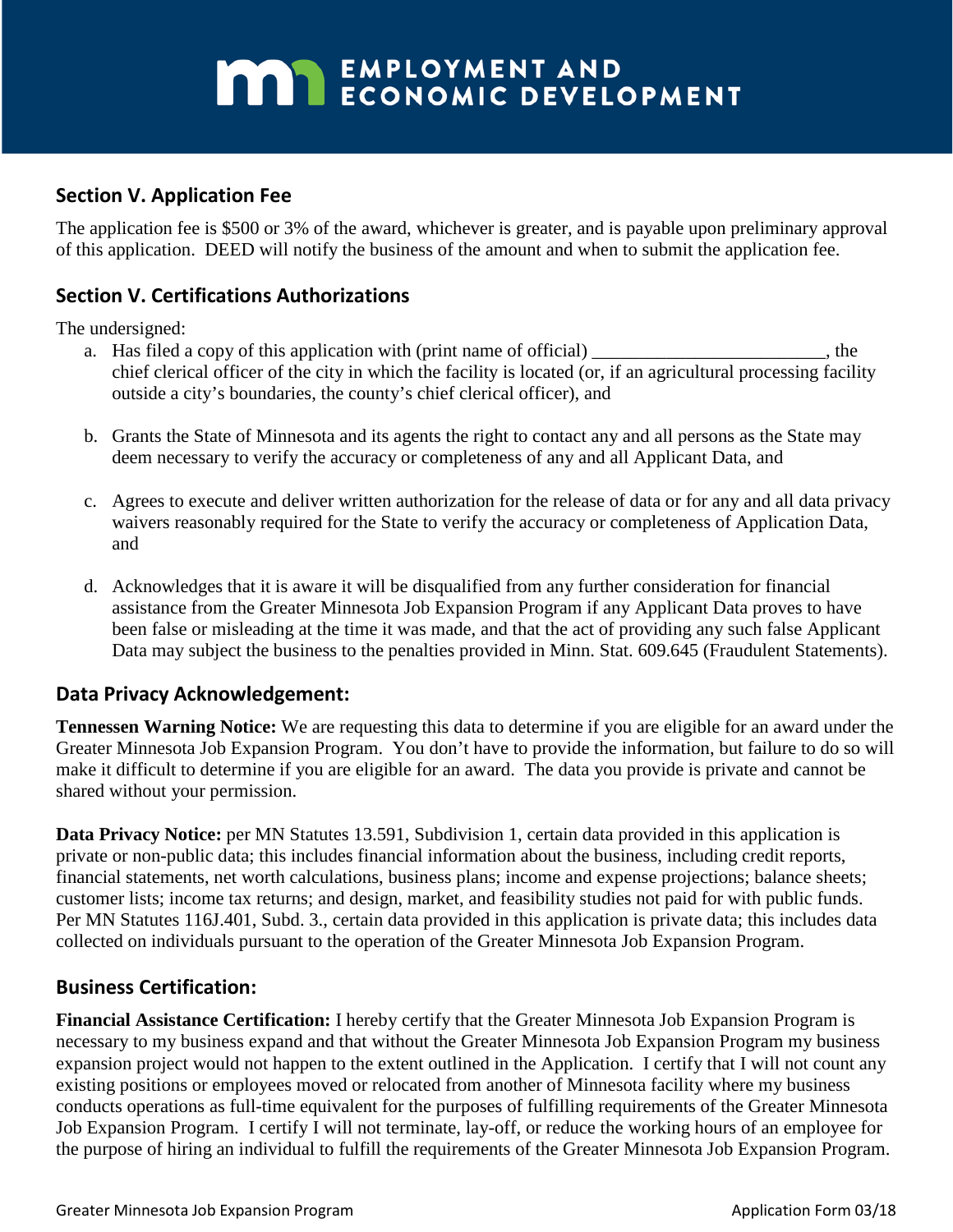I have read the above statements and I agree to supply the information required to the MN Department of Employment and Economic Development, Office of Business Finance with full knowledge of the information Provided herein. I certify that all information provided herein is true and accurate and that the official signing this form has authorization to do so.

Print Name/Title of Business Representative: \_\_\_\_\_\_\_\_\_\_\_\_\_\_\_\_\_\_\_\_\_\_\_\_\_\_\_\_\_\_\_\_\_\_\_\_\_\_\_\_\_\_\_\_\_\_\_\_\_\_\_

Signature of Business Representative: <br>  $\Box$  Date:  $\Box$ 

Submit applications or questions to: [Sarah.miller@state.mn.us](mailto:Sarah.miller@state.mn.us) Phone: 651-259-7434

Or by mail to:

MN DEED Sarah M Miller/GMJE Program 332 Minnesota Street, Suite E-200 St. Paul, MN 55101-1351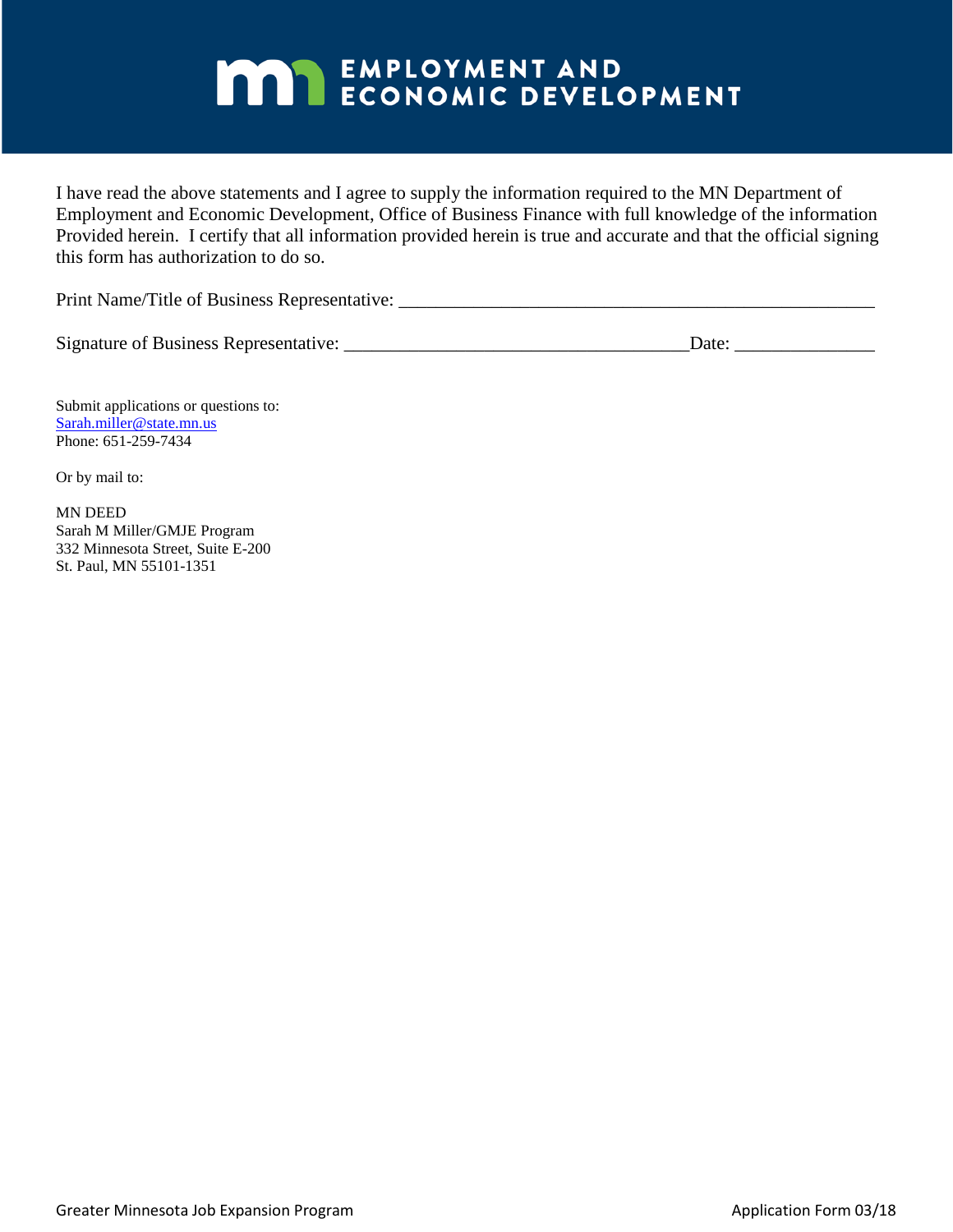### **Consent to Release Private Business Employment and Wage data Collected and Maintained by the Unemployment Insurance Program Minnesota Department of Employment and Economic Development (DEED)**

Your business is requesting financial assistance from a DEED business finance program that requires a commitment to create and/or retain jobs at selected wage levels. To help verify your current and future employment and wage levels during your participation in the program, DEED's Business Finance office staff needs to review the monthly and quarterly employment and wage data that you submit to DEED's Unemployment Insurance Program (UIP).

Because your UIP employment and wage data is private, it cannot be provided to Business Finance staff without your permission. The data that will be provided with our permission includes aggregate Minnesota employment levels for your company and at the project site, as well as specific wages and hours worked by your individual employees in Minnesota. **It is important to note that data or information on specific individuals will be identity-protected so information such as social security numbers or names will not be provided.** 

Once you provide permission for UIP to share the data, UIP can provide the data to the Office of Business Finance. You have the right to not provide consent by refusing to sign this consent form, however, refusal may limit business finance program eligibility. The Office of Business Finance may not release the data to any parties other than to your business representatives and will only receive the data until all job creation and wage level commitments have been met.

To view the data or if you have questions, please contact Bob Isaacson, Executive Director, Office of Business Finance at 651-259-7458 or [bob.isaacson@state.mn.us.](mailto:bob.isaacson@state.mn.us)

*I give my permission for the Unemployment Insurance Program to release monthly and quarterly employment and wage data to DEED's Office of Business Finance; and I understand that this data will be used by the office of Business Finance to verify job and wage goal attainment associated with financial assistance it provides.* 

| <b>Signature of Business Representative</b> | Company  | Date |
|---------------------------------------------|----------|------|
| Printed Name of Business Representative     | Position |      |
| E-mail                                      | Phone    |      |